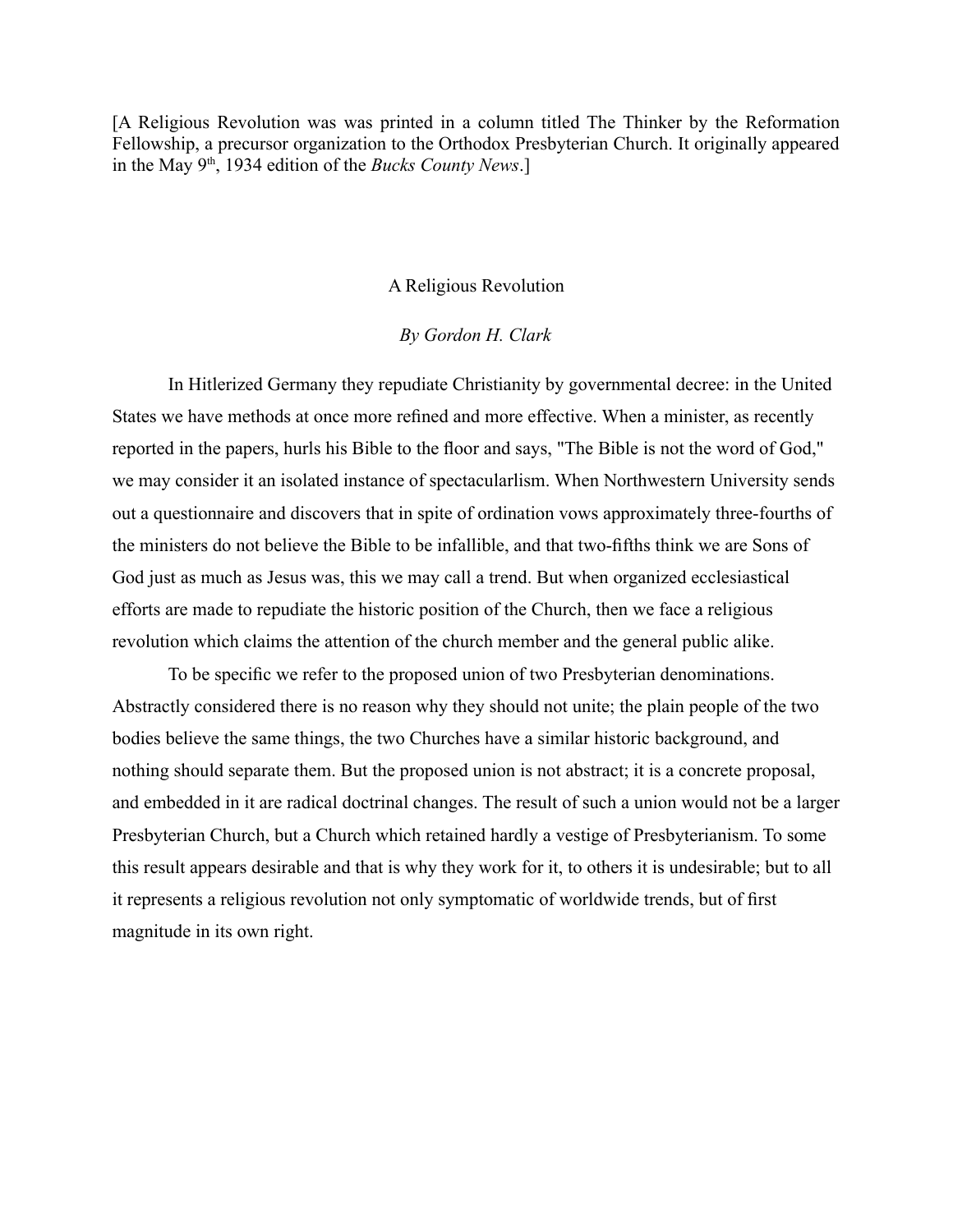Dangerous as it always is to attempt predictions, one is tempted to guess the future when a parallel case is vivid in one's memory. In Canada a union of Congregationalists, Methodists, and Presbyterians was recently engineered. About half of the Presbyterians refused, on doctrinal grounds, to enter the union, and a great deal of dissatisfaction has been aroused. Even if the creed of the union Church had been satisfactory — which it was not — there was another serious defect. What good is a creed if no one is obliged to subscribe to it? Such is approximately the case in Canada, and the situation here is similar. Heretofore, ministers have been required in some Churches to subscribe to every phrase of the creed, or as is the case with one of the two bodies now contemplating union, they have subscribed to the system of the creed, as the system taught in the Scriptures, which system they unfeignedly hold true. Now, however, the terms of subscription are to be made so loose that the creed will no longer be regarded as containing the system taught in the Holy Scriptures. This type of subscription embodied in the present proposal of union would produce a Church which would stand for nothing definite; and if the church politicians who are now rushing this union through succeed, the split in Canada will undoubtedly be duplicated here.

Someone may ask, why cannot all parties get along together on such a loose subscription since everyone would then be free to believe as he chooses? There are two answers: First, everyone is now free to believe as he chooses. There are plenty of Churches, let everyone go to the one which pleases him. No one is forced to belong to a Church with which he disagreed. To destroy a creed is virtually to deprive those who believe the creed of the right of forming a voluntary association for definite religious purposes. What right have religious, or should we say irreligious, radicals to deny this privilege to conservatives? And second, while the radicals claim in their words that they want a Church which will include all beliefs, their actions belie their words.

This disparity between their words and action is seen in two cases. First: One of the two denominations involved instructed its committee to write into the term of union a guarantee to the effect that congregations conscientiously unable to surrender their Faith might retain their church property. This was wisdom derived from the unfortunate example in Canada. The refusal of the committee to obey its instructions shows more clearly than any argument what is to become of orthodox Christians in this union.